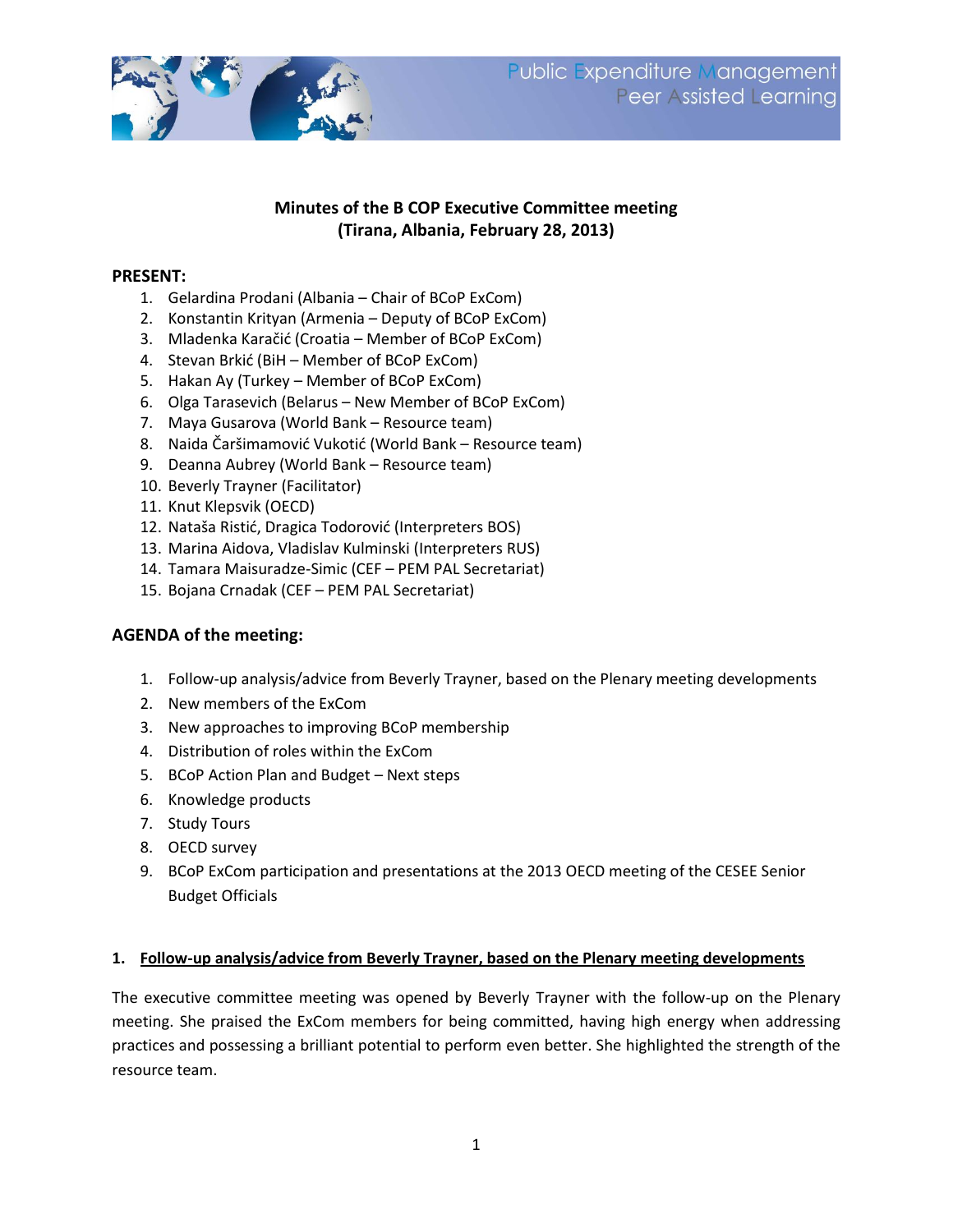

According to her, the main dilemma is how the value being created on the events can be monitored. It is crucial to see how the performance in the Ministries of the participating countries is evolving. Additionally, the awareness of the potential value created by the events must be more evident.

Ms Trayner distinguished two extreme models: the service model by the resource team and the model by the working groups that are much more driven by the community itself. A deeper explanation of these models will be provided later on in Ms Trayner's report.

The challenge has been identified in jumping between these models and it was suggested by Maya Gusarova that certain gradual steps must be identified to provide smooth transition between them.

Ms Trayner highlighted that there exist two potential results of having such a strong resource team: either it can make participants passive, or, on the contrary, super proactive.

## **2. New members of the Executive Committee**

Two new members of BCoP ExCom have been nominated and confirmed by votes of the majority of participants. These are:

- Ms Volha (Olga) Tarasevich, Head of Budget Process Methodology Department, Ministry of Finance, Belarus
- Ms Elena Zyunina, Leading Consultant at Budget Policy and Methodology Department, Ministry of Finance, Russia

#### **3. New approaches to improving BCoP membership**

The members of ExCom discussed feedback from the participants on the agenda and format of the workshop, which has been undertaken by Executive Committee members Anna Belenchuk and Konstantin Krityan in the course of the event. It was suggested and agreed that in the future more time must be devoted to group discussions, which makes participants more active and successful at knowledge-sharing. It was proposed to shorten agenda per day with a new range from 9 a.m. to 5 p.m. and give more free time to participants (among others, go sightseeing, explore the hosting country, etc.), which will keep their minds refreshed and motivated to work hard during the meetings.

Overall, satisfaction was expressed regarding updated application form for BCoP events. This time more professional information was received from participants as well as short biographies of all speakers have been presented.

Afghanistan expressed an interest to become a member country of the Budget community. As a reply to this, the ExCom agreed that Afghanistan is welcome to participate in large events, however full country membership should be discussed again with the Steering Committee, as Afghanistan is not ECA region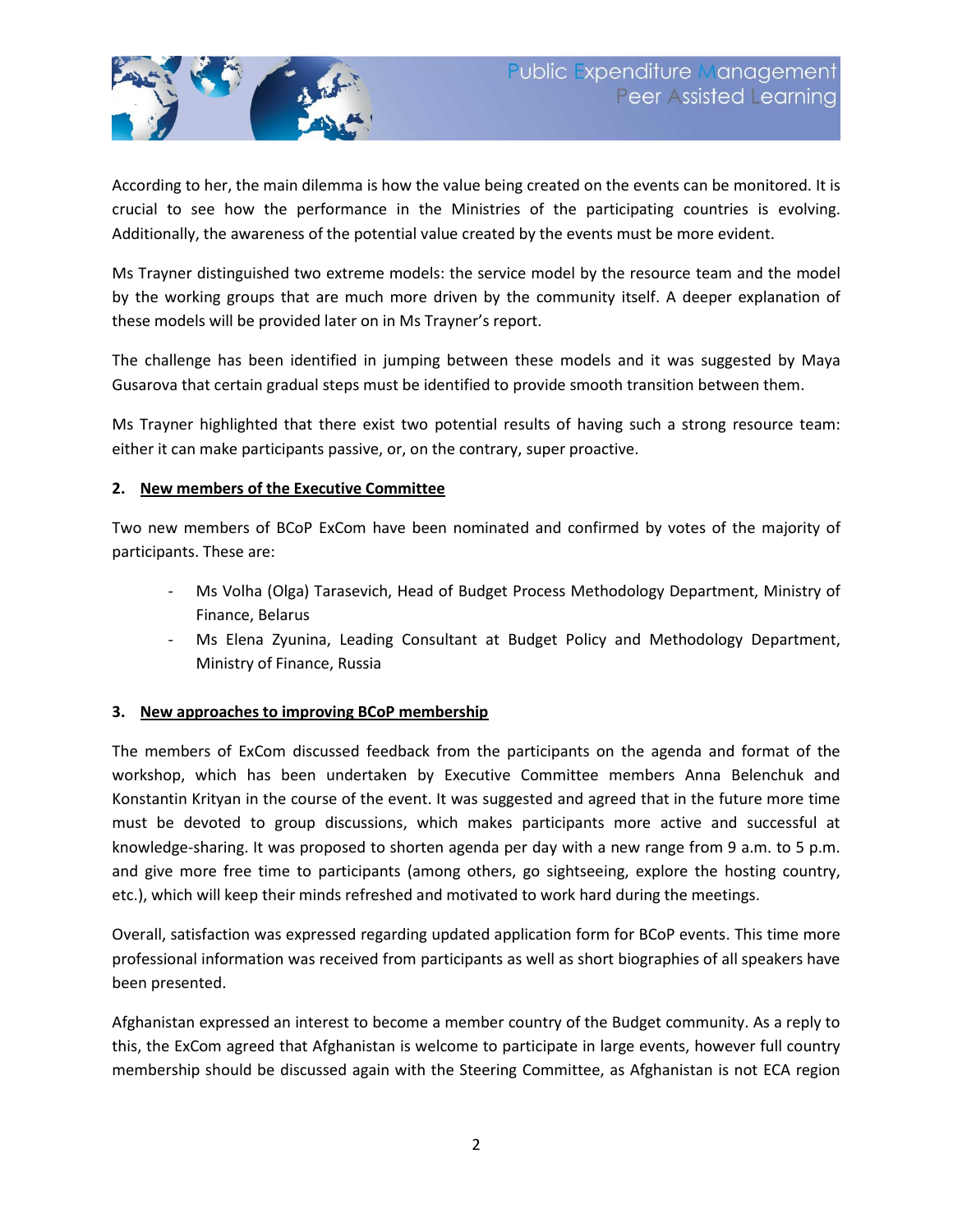

country, and according to the new Operational Guidelines (under discussion by the Steering Committee) only ECA countries are eligible for membership.

#### **4. Distribution of roles within the ExCom**

This agenda items was not discussed and has been deferred pending the results of the report being prepared by Ms Trayner.

## **5. BCoP Action Plan and Budget – Next steps**

Progress on the BCOP Action Plan and budget was discussed. The plan for 2014 will be further refined with the feedback gained from members during the last day of the Tirana meeting. An update on the progress of 2013 events was also discussed. Agenda item 7 provides more information on the upcoming study tours in April.

On Saturday 29<sup>th</sup> June 2013, BCoP is planning an ExCom meeting, which will follow on from the SBO/OECD meeting in Riga, Latvia. It is also planned to pilot expansion of the OECD Budgeting Surveys to PEM PAL countries which may lead to an additional peer review workshop held before the proposed SBO/OECD meeting. Currently the budget could accommodate only one representative from each country to attend such a peer review workshop, if all countries indicated an interest to participate. ExCom members again pointed to the fact that there is a budget limit, which must be offset against the requests.

#### **6. Knowledge Products and 8. OECD Survey**

Knut Klepsvik, Senior Policy Analyst from OECD, attended the ExCom meeting to discuss further plans to expand the OECD Budgeting surveys to PEMPAL member countries. These OECD surveys will provide a valuable knowledge product for BCOP members and will allow international benchmarking.

There was an inquiry about the necessity of an official invitation letter by PEM PAL Secretariat to Ministers (letter to be coordinated with the Resource team). It was agreed that the invitations will be sent to all Ministers of Finance by PEM PAL Secretariat (in consultation with OECD) to determine interest of countries to participate in the OECD surveys.

Discussions led to the conclusion that only the official letter should be sent to Ministers without attaching the OECD survey. The survey, however, will be translated by PEMPAL into the official network languages (English, Russian, and Bosnian). Only the OECD Budget Practices and Procedures survey will be sent to translation at this stage given the recent surveys on program budgeting already completed by BCOP.

The ExCom decided to incorporate a question on potential interest of PEMPAL member countries to participate in the OECD Budget Practices and Procedures survey in the post-Tirana event survey and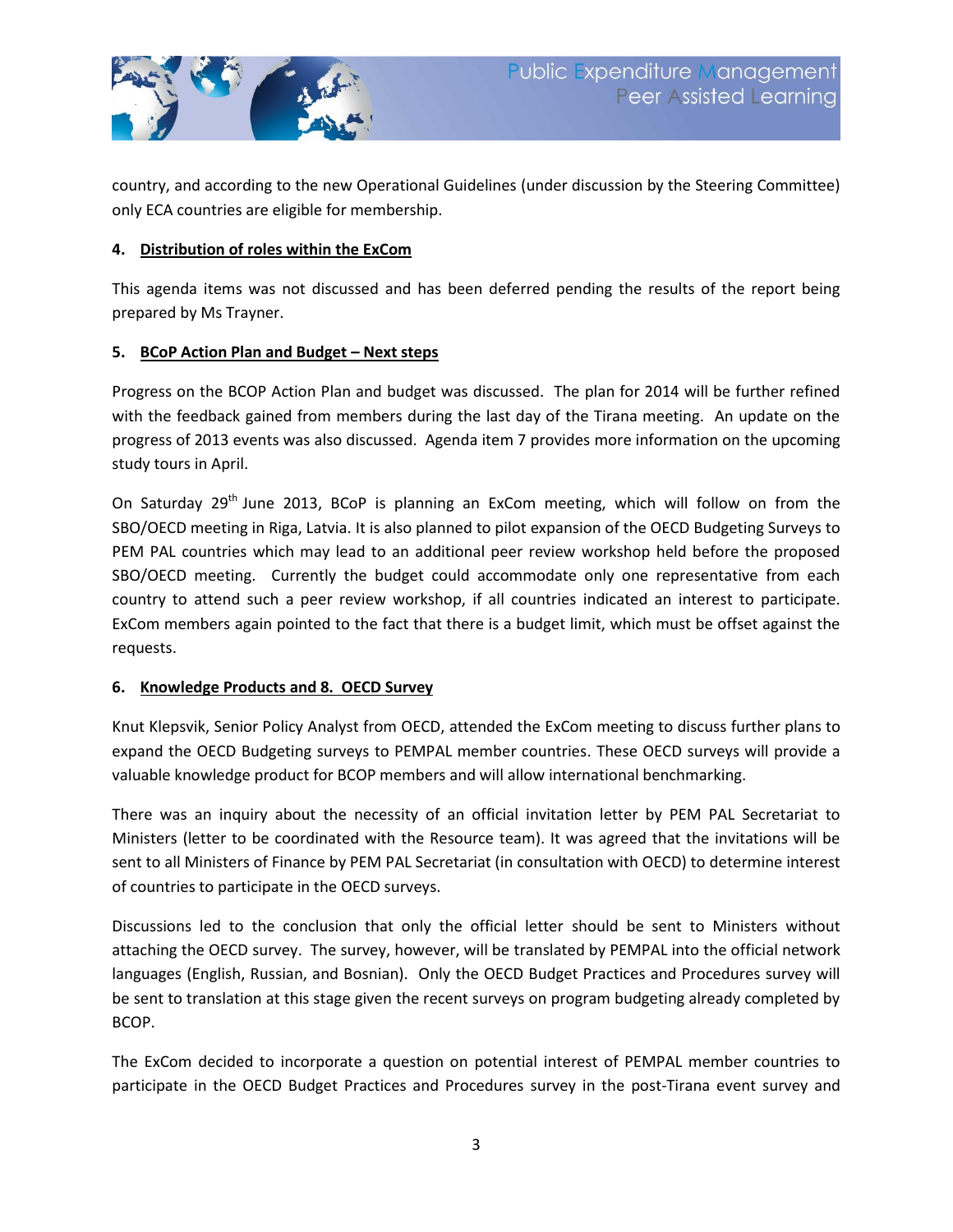

circulate it after the proposed letter to the Ministers. This would allow BCOP members to consult with the Minister and inform PEMPAL of the Minister's decision via the survey.

Under current indicative plans, the translated OECD survey will be sent to the countries in mid May 2013, with the final deadline for country responses end-July, and with the final data verification taking place during autumn 2013. Depending on the interest in participating in these surveys, the quality control process for countries submitting their responses in June will take place at a workshop of country representatives planned for June 26, 2013 in Latvia, which will be fully funded by the PEM PAL (the PEM PAL will fund the participation of one representative from each PEM PAL country taking part in the OECD survey). At this workshop, the preliminary survey results will be discussed in a peer review format in order to increase professional exchange between participants. The OECD and World Bank experts will also assist to verify/clarify data when needed.

The budget initially assigned to Working Group (Knowledge Products) will be re-allocated so that the costs of additional participants in Latvia (i.e. non-members of ExCom) can be covered to attend the peer review one-day workshop planned around June 26. The budget of the workshop will be discussed later, depending on the number of countries showing interest in participating in the OECD survey from the post-event survey.

BCoP is planning to hold a Video or Audio Conference meeting on May 15, 2013 (date and logistics TBD). The aim is to get prepared for SBO/OECD participation and plan the workshop based on the survey results.

The use of wiki for preparation for this event was discussed. Currently the administrators of the BCOP wiki are from IACOP and there is limited membership from BCOP. It was agreed that the wiki would be trialed by the Executive Committee and that Deanna Aubrey would gain administrator status to allow membership invites to be sent.

The committee also holistically agreed to create a locked Facebook PEM PAL group for BCoP ExCom members. Hakan Ay volunteered to arrange this.

## **7. Study tours**

BCoP planned two Study Visits - to UK and Georgia. Both tours will take place in April 2013.

Ms Gusarova briefed the committee about the Agenda of the tour to UK as well as its scarce budget along with an expensive location, allowing very limited participation. Croatia expressed interest to participate, whilst Albania expressed a wish to send additional member. However, Secretariat was expecting final registrations yet to come, making it impossible for interested parties to send additional participants. Deanna suggested that in such cases with limited seats, priority to attend should not be granted to non-practitioners (like deputies or non-members) but rather to people involved directly in the topics to-be-addressed.